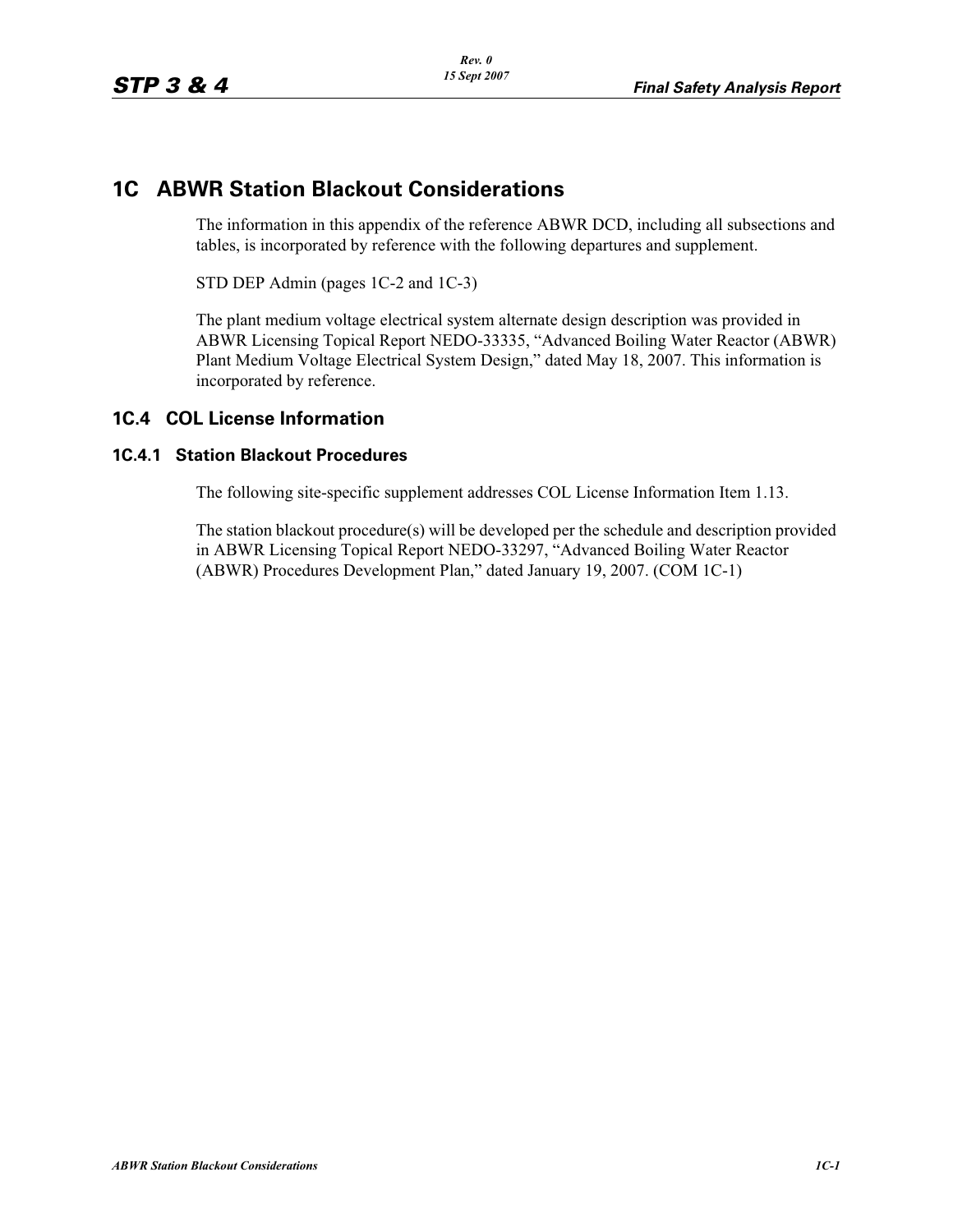|                                               |              | <b>STP 3 &amp; 4</b>                                                                                                                                                                                                                                                                                                                                                                                                                                                                                                                                                                                                                                                                                                          | <b>Final Safety Analysis Report</b>                                                                                                                                                                                                                                                                                                                                                                                                                                                                                                                                                         |  |
|-----------------------------------------------|--------------|-------------------------------------------------------------------------------------------------------------------------------------------------------------------------------------------------------------------------------------------------------------------------------------------------------------------------------------------------------------------------------------------------------------------------------------------------------------------------------------------------------------------------------------------------------------------------------------------------------------------------------------------------------------------------------------------------------------------------------|---------------------------------------------------------------------------------------------------------------------------------------------------------------------------------------------------------------------------------------------------------------------------------------------------------------------------------------------------------------------------------------------------------------------------------------------------------------------------------------------------------------------------------------------------------------------------------------------|--|
| Design Compliance with 10CFR50.63 Regulations | Compliance   | On site emergency AC sources are not shared between units.<br>T <del>he ABWR design is a single unit plant arrangement design.</del>                                                                                                                                                                                                                                                                                                                                                                                                                                                                                                                                                                                          |                                                                                                                                                                                                                                                                                                                                                                                                                                                                                                                                                                                             |  |
| Table 1C-1 ABWR                               | Requirements | te emergency AC source<br>power source(s) and this equipment shall be demonstrated by test. Alternate<br>are not shared between units must have, as a minimum, the capacity and<br>provided an analysis is performed which demonstrates that the plant has<br>operate. The time required for startup and alignment of the alternate AC<br>Alternate AC source: The alternate AC power source(s), as defined in §<br>source(s) and required shutdown equipment are started and lined up to<br>50.2, will constitute acceptable capability to withstand station blackout<br>this capability from onset of the station blackout until the alternate AC<br>AC source(s) serving a multiple unit site where onsit<br>$\widehat{2}$ | capability for coping with a station blackout in any of the units. At sites where<br>e available to power the<br>shutdown buses within 10 minutes of the onset of station blackout, then no<br>source(s) must have the capacity and capability as required to ensure that<br>all units can be brought to and maintained in safe shutdown (non-DBA) as<br>units, the alternate AC<br>defined in § 50.2. If the alternate AC source(s) meets the above<br>onsite emergency AC sources are shared between<br>requirements and can be demonstrated by test to b<br>coping analysis is required. |  |